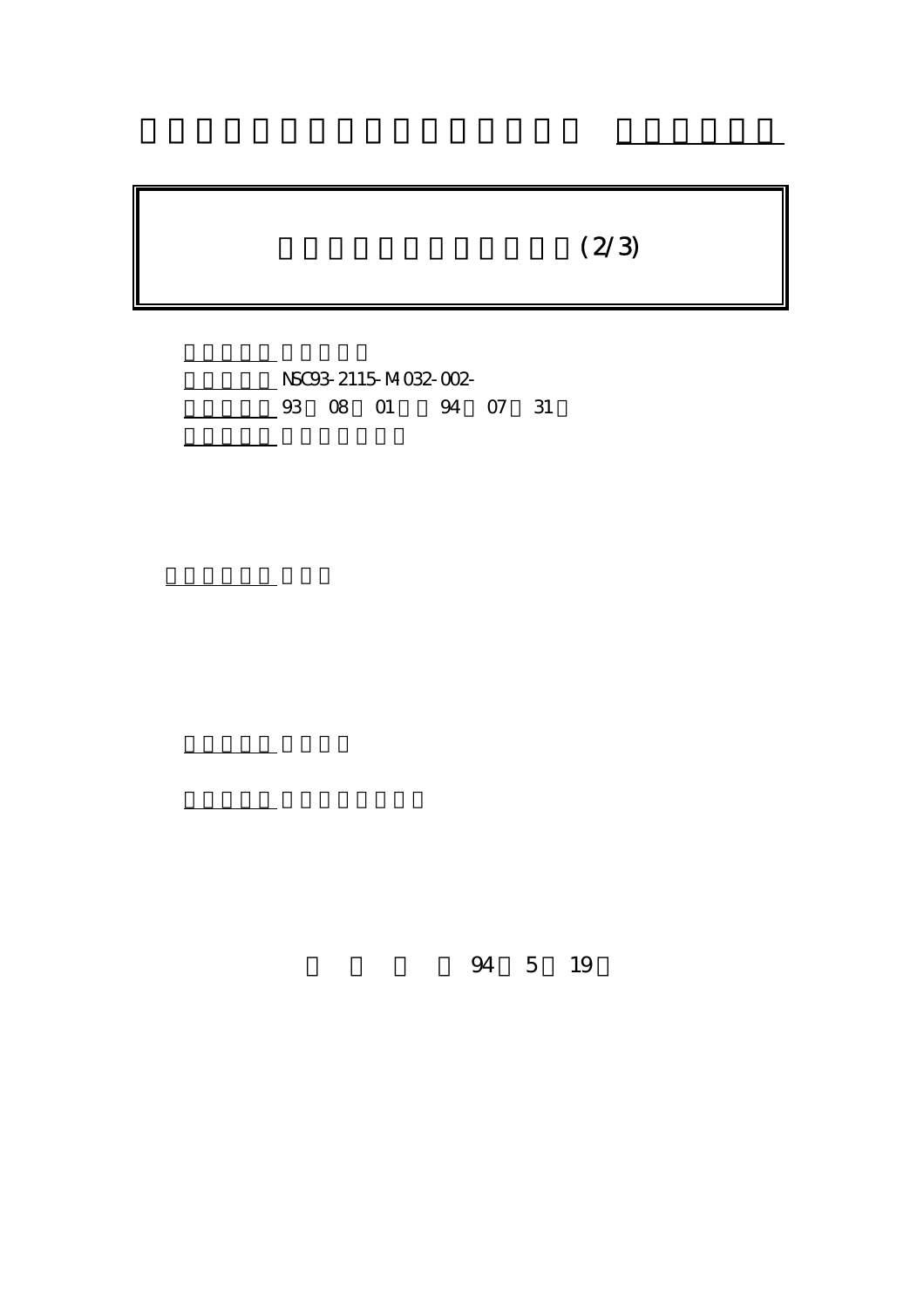## : NSC 93-2115-M-032-002

 $: 93 \quad 8 \quad 1 \quad 94 \quad 7 \quad 31$ 

E-mail: cmfu@mail.tku.edu.tw

執行機構及單位名稱: 淡江大學數學系

主持人: 高金美

 $\overline{a}$ 

G  $k, \gamma(G)$  $= k$  G v  $\chi$  (G  $\langle v \rangle$  k, G and k- $[5-7]$  k-Dirac  $1970$  [3]  $k$  4  $k-$ Brown 5- $[1]$  Eröds  $[3]$  r 3  $r-$  4 $r \quad 6$ Pyatkin 6-4- [4]  $\sim$  7  $4 2k-$  關鍵詞**:**著色數, k-臨界圖, 臨界邊,

Let G be a graph and  $\chi(G) = k$  if for every vertex v of G, such that  $\gamma(G \setminus v)$  k then we call G is a k-critical graph.In [5-7 ] they have already got some constructions of k-critical graph. In 1970, Dirac conjectured that [3 ]when  $k \neq 4$ , there exist a k-critical graphwhich has no critical edge. Brown found a 5-critical graph which has no critical edge [1 ]. Eröds conjectured that  $[3]$  when  $r \quad 3$ , there exists a r-regular graph which is 4-critical . But, when r 6, it doesn't exist. Pyatkin found a 6-critical graph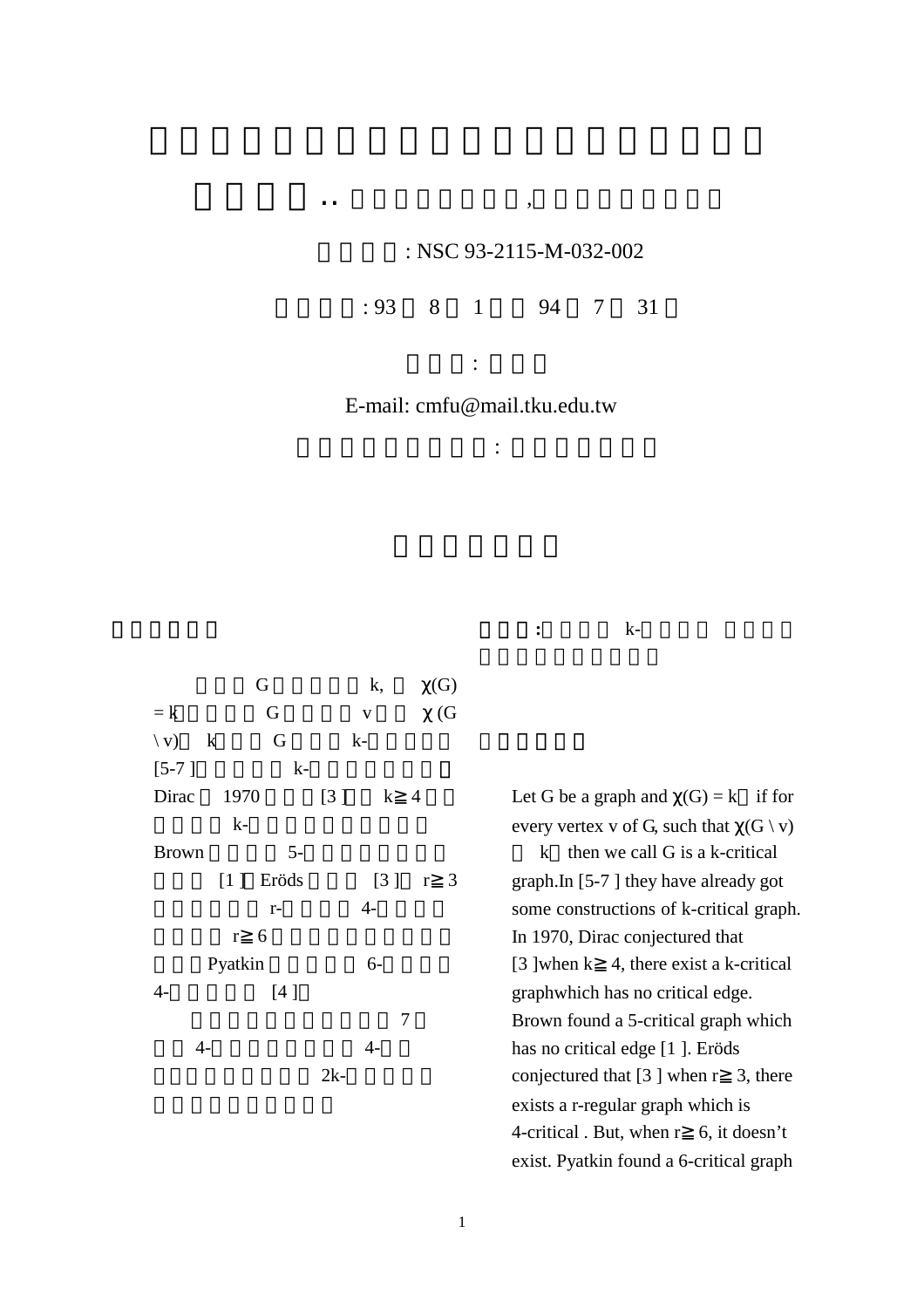| which is 4-critical $[4]$ .                                             | $4-$                                                                       |
|-------------------------------------------------------------------------|----------------------------------------------------------------------------|
| In this paper, we investigate all                                       | 3<br>$\bf k$<br>$n \ k(k \ 1)$                                             |
| 4-critical graphs with 7 vertices. We                                   | $(k \quad 1) \mid n$<br>(1)<br>$\chi(G_{n,k})=k$                           |
| find the sufficient condition of the                                    | $\mathbf{1}$                                                               |
| existence of 2k-circulant graphs which                                  |                                                                            |
| are critical.                                                           | $(k \ 1)$ n<br>(2)<br>$\chi(G_{n,k})=k$                                    |
|                                                                         | $\overline{2}$                                                             |
| <b>Keywords:</b> chromatic number. k-critical,                          | $\bf k$<br>$n \ k(k \ 1)$<br>$\overline{4}$                                |
| critical edge, regular graph, circulant                                 | $1)$   n<br>$\left( \mathrm{k}\right)$<br>$G_{n,k}$<br>$(k \ 1)$ -         |
| graph                                                                   |                                                                            |
|                                                                         | 4.4<br>$\bf k$<br>$n \& k$                                                 |
| G                                                                       | $\chi(G) = k \quad 1$ ) $n \equiv 1 \pmod{k} \quad 1$<br>$G_{n,k}$ (k)     |
| G<br>$\mathbf{V}$                                                       | $2) -$                                                                     |
| $\chi(G \setminus v)$ k<br>$k-$<br>G                                    |                                                                            |
| (k-critical graph)                                                      | 5<br>$\bf k$<br>$n \ k(k \ 1)$                                             |
|                                                                         | $(k \t1)$ $\uparrow$ n $\equiv$ 1(mod k 1)                                 |
| (1)<br>G<br>$k-$                                                        | $G_{n,k}$ (k 2)-                                                           |
| G<br>$\mathbf{V}$                                                       | $\bf k$<br>$n \ k(k \ 1)$<br>6                                             |
| $\chi$ (G \v ) = k – 1                                                  | $G_{n,k}$ (k 2)-                                                           |
| $2 -$<br>(2)<br>$K_2$                                                   | $\Leftrightarrow$ n=1(mod k 1)                                             |
| (3)<br>$C_{2n+1}$ 3-                                                    | $7\degree$<br>$\bf k$<br>$n \ k(k \ 1)$                                    |
| (4)<br>$C_{2n}$<br>$2 -$                                                | $D = \{a, 2a, 3a, , k a\} \pmod{n}$                                        |
| (5)<br>$K_n$<br>$n-$                                                    | $gcd(n, a) = 1$<br>C(n,                                                    |
| G<br>(6)<br>G<br>$2 -$                                                  | $D) \equiv G_{n,k}$                                                        |
|                                                                         | 8                                                                          |
| $1 \t G = (V, E) \t V = \{a_1,$                                         | $k, a, n$ $n k(k 1)$                                                       |
| $a_2$ , , $a_{2k-1}$ , $b_1$ , $b_2$ , , $b_{2k-1}$ , v }               | $D = \{a, 2a, 3a, , k a\} \pmod{n}$                                        |
| $E = \{ \{v, a_i\}   i = 1, 2, \dots, 2k \quad 1 \}$                    | $n \equiv 1 \pmod{k}$ 1) $\gcd(n, a) = 1$                                  |
| $\bigcup \{a_i b_i, b_i a_{i-1}   i = 1, 2, , 2k \} \bigcup \{a_{2k}\}$ | $C(n, D)$ (k 2)-                                                           |
| $_{1}b_{2k-1}$ , $b_{2k-1}a_{1}\}\cup\{b_{i}, b_{i-1}\}\vert i=1$ ,     | 4.9 $gcd(n, a) = 1$ $D_2 = aD_1$                                           |
| 2, $2k\cup \{b_1, b_{2k-1}\}$ G                                         | $C(n, D_1)$ $C(n, D_2)$                                                    |
| $4-$                                                                    |                                                                            |
| 2 $G = (V, E)$ $V = V(C_{2k-1})$                                        |                                                                            |
| $\cup$ {a, b} E = {{a, v <sub>i</sub> }, {b, v <sub>i</sub> }           |                                                                            |
| $v_i \in V(P_{2s})$ , $v_j \in V(P_{2t-1})$ , $i = 1$ ,                 | Reference.                                                                 |
|                                                                         | 2, $2s$ , $j = 2s$ , $2s$ 1, $2s$ 2t [1] Jason I. Brown, A vertex critical |
| $3, 1$ s, t 2 } G                                                       | graph without critical edges, Discrete                                     |